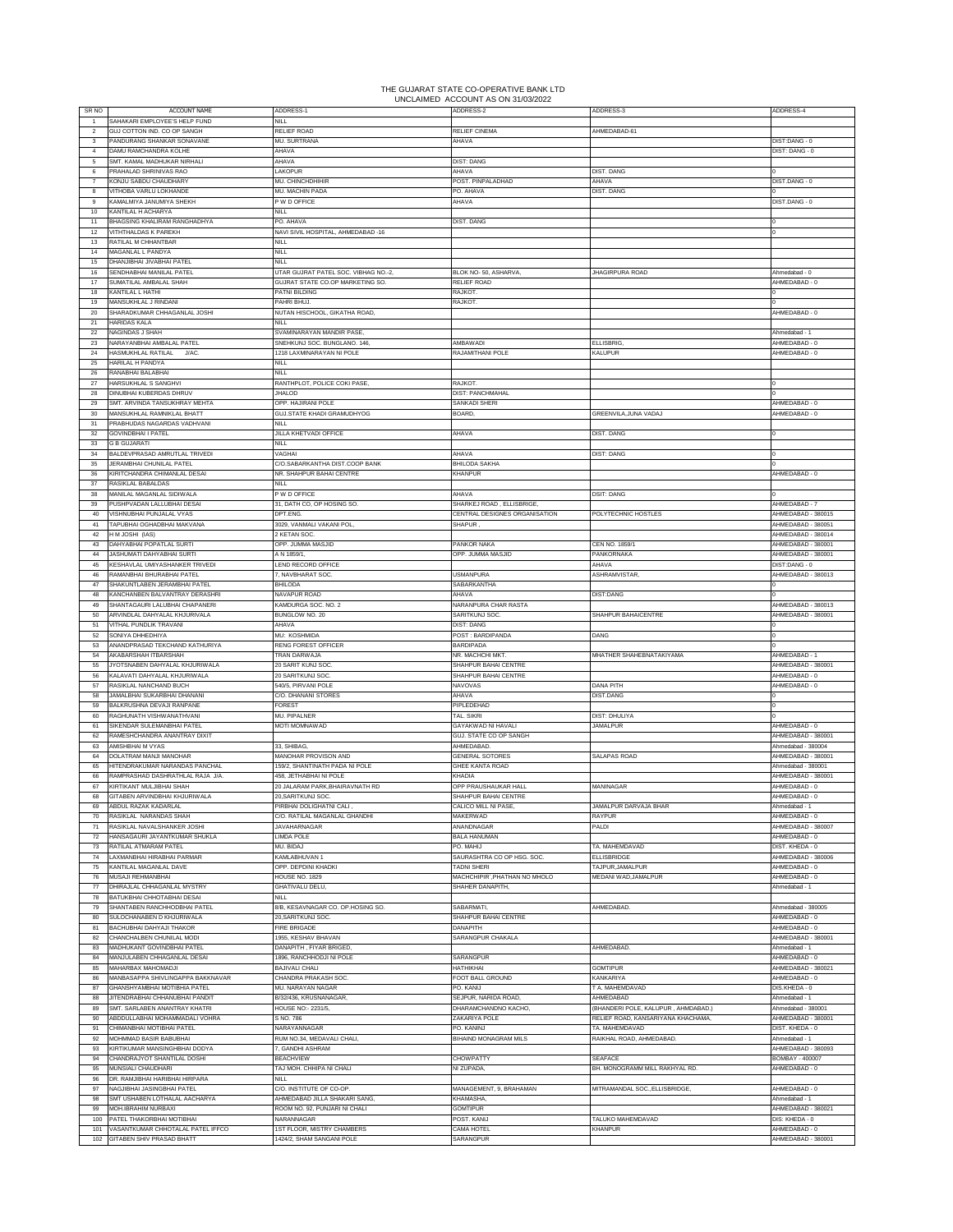| 103        | <b>MANUBHAI P MISTRY</b>                                    | 76, SOMNATH NAGAR                         | NARANPURA CHAR RASTA                         |                                                | HMEDABAD - 380013                        |
|------------|-------------------------------------------------------------|-------------------------------------------|----------------------------------------------|------------------------------------------------|------------------------------------------|
| 104        | KALIDAS ISHWARBHAI BHIL                                     | KUBERPURA                                 | NEW CIVIL HOSPITAL ROAD                      | AASARWA OVERBRIDGE                             | AHMEDABAD - 380016                       |
| 105        | SAMIRKHAN VAZIRKHAN                                         | 92 PUJARINI CHALI                         | <b>GOMTIPUR</b>                              |                                                | AHMEDABAD - 380021                       |
|            |                                                             |                                           |                                              |                                                |                                          |
| 106        | SOLANKI ISHWAR HARGOVINDDAS                                 | C/O.MOHANLAL LAMANNDAS SOLANKI            | 3, ARUNNAGAR, NEAR MONA PARK                 | JIVRAJPARK, VEJALPUR                           | HMEDABAD - 380051                        |
| 107        | MOHAMMAD SALIM MOHAMMAD HUSAIN KHA                          | TAJMAHMODNI CHALI                         | B/H. MONOGRAM MILL NI PACHAR                 | RAKHIAI ROAD                                   | AHMEDARAD-0                              |
| 108        | PRAVINA RASIKLAL SHAH                                       | C/O. J H SHAH                             | SHAHPUR VADI KOTDINI POLE                    | BAKORALWALA BUILDING                           | AHMEDABAD - 0                            |
| 109        | BABUKHAN KARIMKHAN PATHAN                                   | ADDWARD GHATHAL                           | <b>VR. CALICO MILL</b>                       | <b>BAHERAMPURA</b>                             | AHMEDABAD - 380022                       |
| 110        | BHANVARLAL BHERARAM MISTRY                                  | <b>BHARWADWAS</b>                         | <b>MOTO WAS</b>                              | NEW VADAJ                                      | AHMEDABAD - 380013                       |
| 111        | ZAMAKLAL UDYALAL JAIN                                       | <b>GRAIN MERCHANTS</b>                    | OPP.CHAVADA TILES WORKSHOP                   | <b>BEHRAMPURA</b>                              | AHMEDABAD - 0                            |
| 112        | GAJJAR SAROJBEN GOVINDLAL                                   | HOUSE NO. 2205                            | MODHWADI NI POLE                             | <b>SHAHPUF</b>                                 | AHMEDABAD - 0                            |
| 113        | SHIVLINGAPPA MALAPPA JADENNAVAR                             | 143 PARMANAND NI CHALI                    | OPP. GUNJI FARAK MILL                        | RAKHIAL ROAD                                   | AHMEDABAD - 380021                       |
| 114        | SMT. MADHUBEN DAHYABHAI DESAI                               | <b>A-3, HILL PARK SOC</b>                 | KANKARIYA                                    |                                                | AHMEDABAD - 380022                       |
| 115        | AANANTRAY LAXMANDAS DAHOCHA                                 | HAJIRA NI POLI                            | KALUPUF                                      |                                                | AHMEDABAD -                              |
| 116        | MAULANA MOHMMED HUSAIN                                      | ROOM NO. 2 PRABHAVATI NI CHALI            | BH. MONO GRAM MILL                           | RAKHYAL ROAD                                   | AHMEDABAD - 380021                       |
| 117        | MOHAMMED YUSUF HAJIBHAI LAKHAWA                             | PAINTER VITHTHAL NO KHANCHO               | <b>TADNI SHERI</b>                           | <b>JAMALPUR</b>                                | AHMEDABAD - 0                            |
| 118        | RAMANLAL TRIKAMLAL THAKKAR                                  | 49. HARINAGAR SOC                         | NR. BINA PARK                                | <b>GHATLODIYA</b>                              | AHMEDABAD - 380061                       |
| 119        | ARMAR VINOD HASRATLAL                                       | NR. MOTI HAMAM NAKA                       | GHEE KANTA                                   |                                                | AHMEDABAD - 0                            |
| 120        | ABDUL REHMAN ABDUL KARIM                                    | HOUSE NO. 10 RANGWALA NI CHALI            | BH. MONO GRAM MILL                           | RAKHIAL ROAD                                   | AHMEDABAD - 0                            |
| 121        | KANUBHAI ISHWARBHAI PATEL                                   | 17. MAHESHWARI SOC                        | SARASPUF                                     |                                                | AHMEDABAD - 380018                       |
|            |                                                             |                                           |                                              |                                                |                                          |
| 122        | THAKKAR BHIKHABHAI AMBALAL                                  | 22 WISHWABANDHU SOC                       | ВНАТНТНА                                     | BH. ANANDNAGAR, SARKHAJ ROAD                   | AHMEDABAD - 380007                       |
| 123        | SMT. PRAFULLA C PATEL                                       | <b>MAISTRY CHAMBER</b>                    | KHANPUR                                      | AHMEDABAD                                      | Ahmedabad - '                            |
| 124        | SMT. JAGRUTI CHANDULAL GAMI                                 | 3, KRUSHNA SOC. ROAD                      | ELLISBRIDGE                                  |                                                | AHMEDABAD - 380006                       |
| 125        | GOPAL BABURAO MANOHAR                                       | SARASPUR                                  | PATRAWALI CHALI                              | POTLIYA TALAV, OPP. MILAN                      | AHMEDABAD - 380018                       |
| 126        | PRABHUDAS SHIVPRASAD KOSHTI                                 | NARSINH MANDIR                            | <b>MAHAKALI MANDIR</b>                       | DUDHESHWAR ROAD                                | AHMEDABAD - 0                            |
| 127        | SIDDHARTH JATUBHAI YODHDHA                                  | MAHAKALI MANDIR                           | <b>DUDHESHWAR ROAD</b>                       |                                                | AHMEDABAD - 0                            |
| 128        | N R SHAH                                                    | C/O. KANTILAL D PANCHOLI                  | PADAPOLE                                     | BHANDERI POLE, KALUPUR                         | AHMEDABAD - 0                            |
| 129        | SAIYAD NAZARSABBAS                                          | <b>ROOM NO. 16</b>                        | DOLATRAM VAKILNI CHAL                        | OPP.LALMILL. RAKHYAL ROAD                      | AHMEDABAD-380021                         |
| 130        | AASLAM MOHAMMEDBHAI MANSURI                                 | PRINCE TAILORS                            | 28, SPCTRUM COMM. CENTRE                     | RELIEF ROAD                                    | Ahmedabad - 380001                       |
| 131        | KARSHANBHAI NARANBHAI BAREVADIA                             | 13 ANKUR SOC. PART-2                      | <b>NARANPURA</b>                             |                                                | AHMEDABAD - 380013                       |
| 132        | RATILAL POPATLAL PATEI                                      | R P EMBROIDARY WORKS                      | 1, GOVT. E COLONY                            | SARASPUR                                       | AHMEDARAD-0                              |
| 133        | MINOR RAMESHBHAI MULCHAND OZA                               | 1163 HANUMANWALI POLE                     | MAHADEV VALO KHANCHC                         | DARYAPUF                                       | AHMEDABAD - 0                            |
|            | ARUKHKHAN AAJIMULLAKHAN PATHAN                              |                                           | ROOM NO. 9, OPP. NANI MASJID                 |                                                |                                          |
| 134        |                                                             | <b>PRABHAVATI CHAL</b>                    |                                              | BH. MONOGRAM MILL, RAKHYAL ROAD                | AHMEDABAD - 380023                       |
| 135        | HAJARABIBI AHMEDHUSAIN MALIK                                | <b>BUKHARI MAHOLLO</b>                    | HOUSE NO. 2732/3                             | DARYAPUR                                       | AHMEDABAD - 0                            |
| 136        | KUMARI PRAGNABEN KIRITBHAI BHATT                            | 415, GOVT. F COLONY                       | SHAH AALAM                                   |                                                | AHMEDABAD - 380022                       |
| 137        | UMARBHAI CHANDBHAI KHATAI                                   | ROOM NO. 23                               | MUSTAFA BHAJIWALINI CHAL                     | SHAHALAM DARWAJA, OPP. SALIMAR                 | AHMEDABAD - 380022                       |
| 138        | VASANTLAL NANCHAND SHAH                                     | 13 RANGBHAVAN SOC.                        | MANINAGAR                                    |                                                | AHMEDABAD - 380008                       |
| 139        | NANCHAND CHHAGANLAL SHAH                                    | 13 RANGBHAVAN SOC                         | MANINAGAR (EAST)                             |                                                | AHMEDABAD - 380008                       |
| 140        | DIWALIBEN NATHALAL SHA                                      | MU PO. IDAI                               | <b>KOTHARI NI FALI</b>                       | DIST. SABARKANTHA                              |                                          |
| 141        | KUMARI HAFIZA AHMEDHUSAIN MALIK                             | <b>BUKHARI MAHOLLA</b>                    | DARIAPUR                                     |                                                | AHMEDABAD - 0                            |
| 142        | RAMNIKLAL LILADHARBHAI SONI                                 | GUJ.CO.OP.MKT.FADRATION                   | SAHKARBHAVAN,                                | <b>RELIEF ROAD</b>                             | AHMEDARAD-1                              |
| 143        | NARANGIBEN SOMCHAND                                         | 1885, OPP. JAIN DERASAR                   | LAXMINARAYAN NI POLE                         | KALUPUF                                        | AHMEDABAD - 380001                       |
| 144        | JITENDRA AMBALAL DANI                                       | C/O.NIYAMAK KUTIR UDHYOG                  | AND INDUSTRIAL CO OPRATION                   | <b>GUJARAT STATE</b>                           | AHMEDABAD - 0                            |
| 145        | MOHAMMED RAJIK GULAMRUSUL NANDGAVKA                         | MOHAMMED RAFIK RANGWALANI CHAL            | ROOM NO. 31 BH. MONOGRAM MILL                | RAKHYAL ROAD                                   | AHMEDABAD - 380023                       |
| 146        | PURIBEN FULCHAND SHAH                                       | 10 SHREYASH COLONY                        | NAVARANGPURA                                 | OPP.SARDAR STADIUM                             | AHMEDABAD - 380009                       |
| 147        | DEVJIBHAI R SOLANKI                                         | C/O. GUJ. STATE CONSUMER FED.             | 163 B NAVDEEP BUILDING                       | <b>SHRAM ROAD</b>                              | AHMEDABAD - 380014                       |
|            |                                                             |                                           |                                              |                                                |                                          |
| 148        | HASUMATIBEN NATWARBHAI GOLWALA                              | C/O.NATVARLAL LALLUBHAI GOLVAL            | UBHIPATI, NR.BARGHARNI KHANCH                | RUPAPARI, IN DARYAPUR DARWAJA                  | AHMEDABAD - 0                            |
| 149        | KODARLAL S. KALAL(EX-STAFF)                                 | 220, FALGUN TENAMENT                      | JODHPUR GAM ROAD                             |                                                | Ahmedabad - 0                            |
| 150        | SAMBHUBHAI PREMJIBHAI PATEL                                 | 4 NANDANAGAR SOC                          | <b>BAPUNAGAR</b>                             |                                                | AHMEDABAD - 380024                       |
| 151        | MINOR VAGHELA ASHOK JAMNADAS                                | LALLARAHANI NO DAHELO                     | RAJAJI'S POLE                                | <b>SHAHPUR</b>                                 | AHMEDABAD - 380001                       |
| 152        | SMT.HASO ASNAN                                              | C/O. IFFCO KHANPUF                        |                                              |                                                | AHMEDABAD - 380001                       |
| 153        | DINESHCHANDRA AMRUTLAL DAVE                                 | , ANAND CO. OP. HOSING SOCITY LTD.        | <b>BHADUATNAGAR PASE, VATVA ROAD,</b>        | AHMEDABAD.                                     | Ahmedabad - 380008                       |
| 154        | RAMESHBHAI MANIBHAI RANPARIYA                               | 423/2400                                  | <b>BAPUNAGAR</b>                             |                                                | AHMEDABAD - 380024                       |
|            |                                                             | JAMALPUR MOCHI MOMENWAD                   | OPP. GAYAKWADNI HAWALI                       |                                                | AHMEDABAD - 0                            |
| 155        | RATANLAL RUDRANATH DHOBI                                    |                                           |                                              | RAYKHAD                                        |                                          |
| 156        | MADHUKANT GOVINDBHAI PATEL                                  | DANAPITH                                  | FIRE BRIGADE                                 |                                                | AHMEDABAD - 0                            |
| 157        |                                                             | C/O.GUJ.STATE COOP KHAND                  |                                              |                                                | AHMEDABAD - 380001                       |
|            | JAYANTKUMAR DEVISING BRAHAMBHATT<br>DAHYABHAI AMBALAL PATEL | 6, HARGOVANDAS PATEL PARK SOC             | UDHYOG UNION. LTD. 9, K B COMM<br>ANKUR ROAD | CENTRE, 6TH FLOOR, OPP. DINBAI TW<br>NARANPURA |                                          |
| 158        |                                                             |                                           |                                              |                                                | AHMEDABAD - 380013                       |
| 159        | RASULBHAI HASAMBHAI GHANCHI                                 | AXMIPURA                                  | TA. KHEDBRAHAMMA                             | DIST. SABARKANTHA                              |                                          |
| 160        | RAMJIBHAI CHATURBHAI GOHIL                                  | <b>NEW DALYA BUILDING</b>                 | BH. V S HOSPITAL                             | ELLISBRIDGE                                    | AHMEDABAD - 380006                       |
| 161        | KUMARI SHAKILA HASANBHAI MOMIN                              | TAJPUR MOMINWAD                           | HOUSE NO. 2296                               | NR. KUMBHARWADA                                | AHMEDABAD - 380001                       |
| 162        | KANTILAL JOITARAM PATEI                                     | 52, RANGSUJLAM SOC                        | ANKUR ROAD                                   |                                                | AHMEDABAD - 380013                       |
| 163        | PRAFFUL SHASHIKANT DOSH                                     | 60 SHIV RANJNI SOC.                       | SATELITE                                     |                                                | AHMEDABAD - 0                            |
| 164        | NARANBHAI KASHIBHAI PATEI                                   | MU. NAROL                                 | TA, AHMEDABAD, POST, NAROL                   | VATVA ROAD JALARAM ESTET SAME                  | AHMEDABAD - 0                            |
| 165        | RANCHHODLAL JIVANLAL BHAVSAR                                | 336 KOTHNI POLE                           | RAYPUR                                       |                                                | AHMEDABAD - 380001                       |
| 166        | KIRITKUMAR NARANDAS PATEL                                   | 41/2. MOTI KHADKI                         | RAKHIYAL GAM                                 |                                                | AHMEDABAD - 380021                       |
| 167        | RASIKLAL H SHAH                                             | 11, RAKHYAL CO. OP, HOUSING SO,           | RAKHYAL                                      |                                                | AHMEDABAD                                |
| 168        | <b>BASIRKHAN RUSTAMKHAN</b>                                 | 48, MEDAWALI CHHIPANI CHALI               | BH. MONOGRAM MILL                            | RAKHYAL ROAD                                   | AHMEDABAD - 380023                       |
| 169        | CHAMPABEN PURSHOTTAMDAS VAGHASIYA                           | 1/26, PUNIT NAGAR                         | <b>AMBAWADI</b>                              |                                                | Ahmedabad - 380015                       |
| 170        | DEEPAKBHAI AMBALAL THAKAR                                   | GUJCOMASOL                                | SAHAKARBHAVAN                                | RALIEF ROAD                                    | AHMEDABAD - 380001                       |
| 171        | NIRANJANA DEEPAKKUMAR TALATI                                |                                           |                                              | RALIEF ROAD                                    |                                          |
| 172        | PRAKASH GIRDHARLAL MODI                                     | <b>GUJCOMASOL</b><br>2640                 | SAHAKARBHAVAN                                |                                                | AHMEDABAD - 380001<br>AHMEDABAD - 380001 |
|            |                                                             |                                           | JUMMA MASJID LINE                            |                                                | AHMEDABAD - 380001                       |
| 173        | RAMESHWARLAL LAHORI                                         | 102 SPECTRUM COMM. CENTRE-1               | RILIF ROAD.                                  |                                                |                                          |
| 174        | BHOPAJI VARDHAJI PUROHIT                                    | C/O.PUROHIT PRAKASHCHANDRA                | RIDHAJI, GUJCOMASOL, RICE & PULS             | MILL, NAROL ESTATE,                            | AHMEDABAD - 0                            |
| 175        | SHAH DINESHKUMAR CHUNILAL                                   | <b>B-7, KALPATRU FLATS</b>                | NR. ANKUR SOC.                               | NARANPURA                                      | AHMEDABAD - 380013                       |
| 176        | SARKUNISA ABDULL KADERSHAIKH                                | FLAT NO. 1, DHVANI APT.                   | BAHAI CENTRE.                                | <b>SHAHPUR</b>                                 | AHMEDABAD - 380001                       |
| 177        | ASHWINABEN PRAVINKUMAR SHAH                                 | 13, SHREE KUNJ COLONY                     | NAGARSETH NO WANDO                           | GHEE KANTA ROAD                                | AHMEDABAD - 380001                       |
| 178        | GOVINDBHAI DAYALJI TANNA                                    | 3/88, NILAM PARK                          | <b>NEW BAPUNAGAR</b>                         | CHAR RASTA NIKOL TOLNAKA                       | AHMEDABAD - 380024                       |
| 179        | NANDABEN VRAJLAL PANDYA                                     | 38, VISHWA BANDHU SOC.                    | ANANDNAGAR                                   | SARKHEJ ROAD                                   | AHMEDABAD - 380007                       |
| 180        | VASANTLAL R SHAH                                            | 2144, TIMBAPOLE                           | <b>BHOJKNO MADH</b>                          |                                                | AHMEDABAD - 380001                       |
| 181        | THAKAR HARIVADAN PURSHOTTAM                                 | 10. THAKAR NIVAS                          | HARIHAR SOC                                  | OPP.ARADHANA SCHOOL,MANINAGAR                  | AHMEDABAD - 380008                       |
| 182        | MANUBHAI C JOSHI                                            | 9/A/12 NII KANTH FI ATS                   | <b>BHIMJI PURA</b>                           | NEW VADA.                                      | AHMEDABAD - 380013                       |
| 183        | MANUBHAI DAHYABHAI VANOL                                    | 535, ILORA COMM. CENTRE                   | NR. RELIEF CINEMA                            | SALAPAS ROAD                                   | AHMEDABAD - 380001                       |
| 184        | <b>SMT. NILABEN SURENDRAPRASAD DAVE</b>                     | <b>30 LAKE VIEW SOC</b>                   | <b>SANPUR, VATVA ROAD</b>                    |                                                | AHMEDABAD - 382443                       |
| 185        | SUDHABEN ASHOKKUMAR SHAH                                    | 5, NIKUNJ SOC.                            | RAMBAUG                                      | NR. SARDAR HOSPITAL, MANINAGAR                 | Ahmedabad - 380008                       |
| 186        | KANTABEN R MODI                                             | <b>SOLANKI VAV</b>                        | DEHGAM                                       |                                                | Ahmedabad - 0                            |
| 187        | <b>KASHMIRA M PANCHAI</b>                                   | FLAT NO 4, PAKSHGIRI APARTMENT            | <b>MIRAMBIKA ROAD</b>                        | NARANPURA                                      | AHMEDABAD-380013                         |
| 188        | ROHINIBEN V CHAUHAN                                         | C/O.NAGINBHAI N. SABARIYA                 | 15, UTTRA SOCIETY                            | <b>GANDHI ASHRAM</b>                           | AHMEDABAD - 0                            |
|            | MANUBHAI RANCHHODBHAI AMIN                                  | 12. SAFALKUNJ SOCIETY                     |                                              |                                                | AHMEDABAD-380008                         |
| 189        |                                                             |                                           | MANINAGAR (E)                                |                                                |                                          |
| 190        | RAMTHAYANI RAMABHILAKH KAHOR                                | AXMINARAYAN SHARMA CO.                    | DARIAPUR DARWAJA BAHAR                       | AMARPUR ROAD                                   | AHMEDABAD -380 010                       |
| 191        | MANGILAL BHOMAJI PUROHIT                                    | <b>GUJCOMASOL" CONTRACTOR</b>             | NAROL                                        |                                                | AHMEDABAD - 0                            |
| 192        | <b>GITABEN K MODI</b>                                       | HOUSE NO 2721                             | <b>KHAMASA GATE</b>                          | NR.PARSI AGIYARI                               | AHMEDABAD - 0                            |
| 193        | ROHIT D VASAVADA                                            | 9, SHANTISHIKHAR SOCIETY                  | NR. DAKSHINI SOCIETY                         | MANINAGAR                                      | AHMEDABAD - 0                            |
| 194        | <b>KIRTIKUMAR S SHAH</b>                                    | B/9, SUHAS APT.                           | OPP. TULSHISHYAM FLATS,                      | BHIMJIPURA, NAVA VADAJ                         | AHMEDABAD - 0                            |
| 195        | JAGMOHAN PARSHOTTAM PATEL                                   | L/5/16/490, SHASTRINAGAR                  | SARKARI VASAHAT                              | NARANPURA                                      | AHMEDABAD - 380013                       |
| 196        | BIPINCHANDRA JUGALDAS SONI                                  | DAMODAR BHAVAN                            | VISHWAKUNJ CHAR RASTA                        | NARAYANNAGAR ROAD, PALDI                       | AHMEDABAD - 380006                       |
| 197        | ANCHAL JAYANTILAL UMEDRAM                                   | SADARA                                    | TA DEHGAM                                    | DIST AHMEDABAD: 382320                         |                                          |
| 198        | SHRI HARILAL PRANJIVAN RAVAL                                | 6. SURSANGAM SOCIETY                      | NR. PRABHUDAS THAKKAR COLLAGE                | PALDI                                          | AHMEDABAD - 380007                       |
| 199        | SHIV SHANKER MULSHANKER RAVAL                               | 1193/4, PRABHUJI NO KHANCHO               | TADNI SHERI                                  | <b>JAMALPUR</b>                                | AHMEDABAD - 380001                       |
| 200        | DHIRUBHAI PRAGJI DESAI                                      | S. NIRMAL SOC                             | VATVA ROAD KANS PAR                          | MANINAGAR                                      | AHMEDABAD - 380008                       |
| 201        | ABDUL HAMID IDMOHAMMED ABBASI                               |                                           | HATHIWALA PATEL                              | MANINAGAR                                      | AHMEDABAD - 0                            |
|            |                                                             | KANKARIA ZOO GARDEN                       | TA, DEHGAM                                   |                                                |                                          |
| 202        | SHAH VANDABEN GIRISHKUMAR                                   | MU. LAVAD                                 |                                              | DIST. AHMEDABAD                                |                                          |
| 203        | <b>SOPALJI MOTIJI THAKOR</b>                                | <b>GUJCOMASOL</b>                         | RELIEF ROAD                                  |                                                | AHMEDABAD - 38000*                       |
| 204        | KIRAN NAGARDAS PANCHAL                                      | 11 C MAHESHWARI APT.                      | PURUSHOTTAM NAGAR                            | NR. SUBHASH BRIDGE                             | AHMEDABAD - 380027                       |
| 205        | JAYANTILAL DAMODARDAS THAKKAR                               | 9, SWAMI VIDHYANANDJI NAGAR               | SOC.                                         | DANILIMDA                                      | AHMEDABAD - 380022                       |
| 206<br>207 | VITHTHAL RAMBHAU SONWANE<br>DAXABEN UPENDRAKUMAR MODI       | 22 TEJVIR PARK SOC<br>25-A, SRI RAM NAGAR | NR. S T QUARTERS<br>VEJALPUR MAKARBA ROAD    | <b>BEHRAMPURA</b><br>VEJALPUR                  | AHMEDABAD - 0<br>AHMEDABAD-              |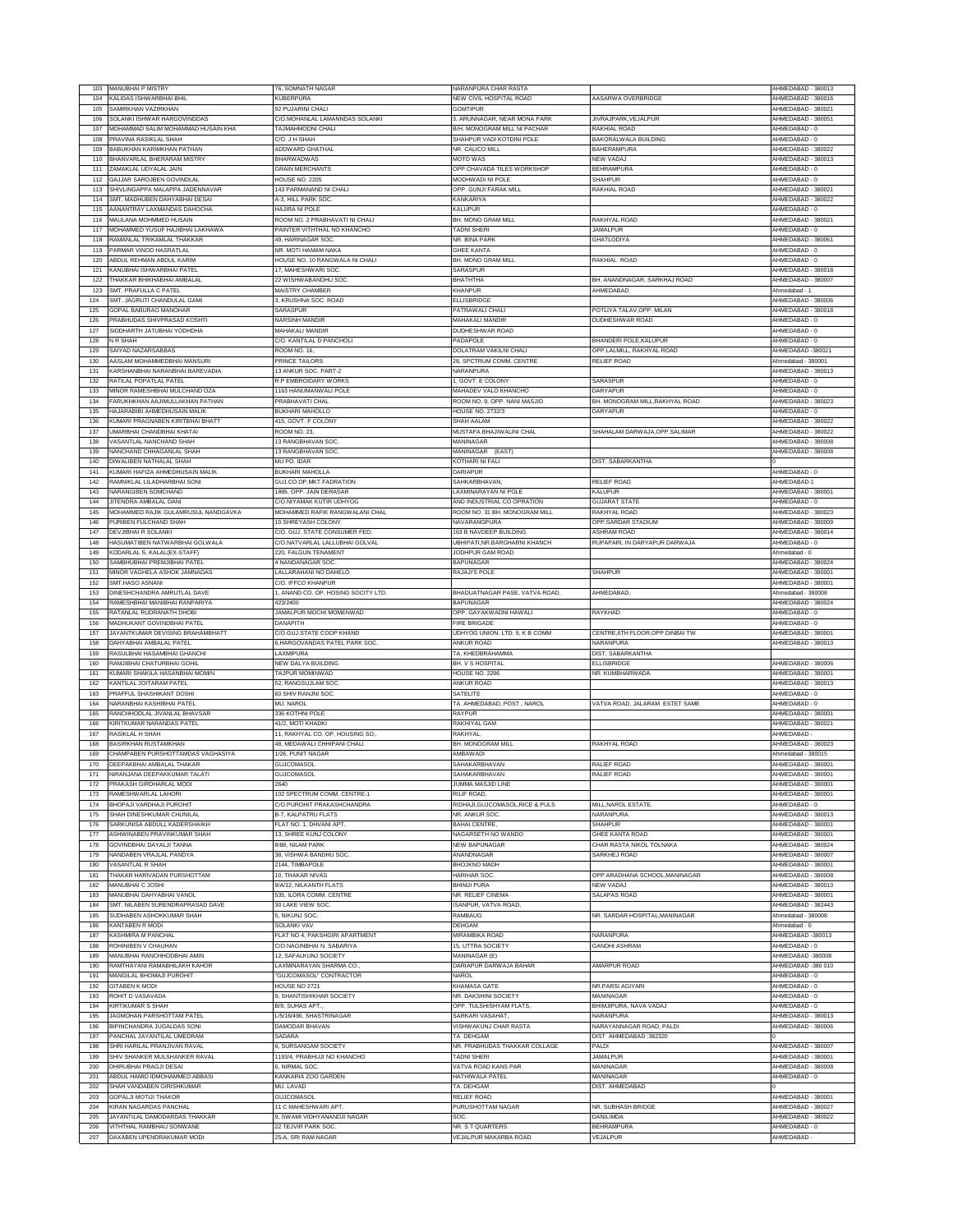| 208        | HARISHBHAI C NAVANI                                         | COLLEGE ROAD                               |                                   |                                           | JUNAGADH - 362001                   |
|------------|-------------------------------------------------------------|--------------------------------------------|-----------------------------------|-------------------------------------------|-------------------------------------|
| 209        | ALITCHANDRA R PATEL                                         | 37.CHAITANYA SOC.                          | OPP. SARDAR STADIUM               | NAVRANGPURA                               | AHMEDABAD - 380009                  |
| 210        | KANAIYALAL SAURAM AGARWAL                                   | 31. SHREEJI MARKET                         |                                   |                                           | AHMEDABAD - 380002                  |
|            |                                                             |                                            | NR. MEGHDUT HOTEL                 |                                           |                                     |
| 211        | PRANLAL H. SHAH                                             | <b>M/5, SHASTRINAGAR</b>                   | <b>BLOCK NO. 39/307</b>           |                                           | AHMEDABAD - 380013                  |
| 212        | PRAHALADBHAI A PANCHAL                                      | MU. JUNA KHAREJ                            | STATION KHODIYAR                  | DIST. GANDHINAGAR                         |                                     |
| 213        | AJITKUMAR B SHAH                                            | 7/10 TULSISHYAM FLATS                      | NEW VADAJ                         |                                           | AHMEDABAD - 380013                  |
| 214        | KANTIBHAI C. PATEL J/A.                                     | 6, VRUNDAWAN COLONY                        | DAFNALA ROAD                      | SHAHIBAUG                                 | AHMEDABAD - 380004                  |
| 215        | JIYAULHAK TAJMULLAHAKK SHAIKH                               | 392, JANJUMIYA PATHANNI CHALI              | RAKHYAL ROAD                      |                                           | AHMEDABAD - 380023                  |
| 216        | KUSUMBEN I PATEL                                            | 18 ANANDDHAM SOC                           | OPP.KIRANPARK SOC                 | NEW VADAJ                                 | AHMEDABAD - 380013                  |
| 217        | ARUNABEN Z PATEL                                            | HOUSE NO. 553                              | PAGIVAS                           | ASARWA                                    | AHMEDABAD - 0                       |
| 218        | RANCHHODBHAI V THAKKAR                                      | 7. PRAGATI SOC                             | BHAIRAVNATH ROAD                  |                                           | AHMEDABAD - 380028                  |
| 219        | KANTILAL V THAKKAR                                          | 7, PRAGATI SOC                             | BHAIRAVNATH ROAD                  |                                           | AHMEDABAD - 380028                  |
| 220        | <b>VARESH V PANDYA</b>                                      | <b>4/6, DIVAKAR SOC</b>                    | PALD                              |                                           | AHMEDABAD - 380007                  |
| 221        | MANSUKHBHAI M PATEL                                         | 32 KALAKUNJ SOC                            | <b>GHATLODIYA</b>                 |                                           | AHMEDABAD - 380061                  |
|            |                                                             |                                            |                                   |                                           |                                     |
| 222        | SHISHIRKUMAR V PARIKH                                       | E-60 VRUNDAVAN VIHAR FLATS                 | OPP. RAVIKIRAN SOC                | VASNA                                     | AHMEDABAD - 0                       |
| 223        | VASANTLAL MANILAL PATEL                                     | 6 AMAMRPARK SOC ,NR AMBAR CINEMA           | SARASPUR                          | AHMEDABAD                                 | Ahmedabad - 18                      |
| 224        | RAMESHBHAI R SHAH                                           | <b>SITALNATH SOC</b>                       | BAHAI CENTRAL, SHAPUR             |                                           | Ahmedabad - 380001                  |
| 225        | SHAILESH H PATEL                                            | 10/ A RAVINDRA PARK,                       | <b>SHAH ALAM</b>                  | DANII IMDA                                | AHMEDABAD - 380028                  |
| 226        | ABDULA MOHAMMED YASIN                                       | C/O. BAGUL BAGLUR                          | C/O. A B PATHAM                   | THREE DARWAJA, OPP. FISH MKT              | AHMEDABAD - 0                       |
| 227        | (ANTIBHAI VIRBHAI RATHOD                                    | SHAKTI NAGAR                               | BH.MATHUR MASTAR ESTATE           | NR.NAGARVEL HANUMAN, AMRAIVADI            | AHMEDABAD - 0                       |
| 228        | <b>ALITKUMAR K DAVE</b>                                     | 10, MADHUVAN FLATS                         | NR. MATRI PARK SOC.               | AMRAIVADI                                 | AHMEDABAD - 0                       |
| 229        | RAMESHCHANDRA G RAMI                                        | 26 KUNTA PARK SOC                          | NEW VADAJ                         |                                           | AHMEDABAD - 380013                  |
| 230        | PRADEEPBHAIS PATEL                                          | 25, RAMYAKUNJ SOC                          | NR.GALEXCY CINEMA                 | NARODA                                    | AHMEDABAD - 0                       |
| 231        | CHARULATABEN K PANDYA                                       | 104. MANEKBAUG SOC                         | S L ROAD                          | AMBAWADI                                  | AHMEDABAD - 380015                  |
|            |                                                             |                                            |                                   |                                           |                                     |
| 232        | HARCHANDLAL A SHAH                                          | PARSAWANATHNAGAR COOP HSG SOC              | 220 JANTA NAGAR,                  | CHANDKHEDA - 0                            | DIST: GANDHINAGAR                   |
| 233        | MOHMD.JAHANGIR GULAM MUSTUFA SHAIKH                         | 1250, JAN SHAEBNI GALI                     | LALDARWAJA                        |                                           | AHMEDABAD - 0                       |
| 234        | <b>VAVNITLAL M PATEL</b>                                    | 26, PATEL SOC                              | BHAIRAVNATH ROAD                  | OPP.RAMUJILAL HOAL, JAWHARCHOK, MANINAGAR | AHMEDABAD - 380008                  |
| 235        | CHANDRAKANT CHATURBHAI PATEL                                | M.PO.JATHI.                                | TALUKO:PALANPUR                   | DIST: BANASKANTHA                         |                                     |
| 236        | RAJESH DINKARRAY DESAI                                      | GUJCOMASOL                                 | C/O. P K SONI                     | SAHAKAR BHAVAN, RELIEF ROAD               | AHMEDABAD - 380001                  |
| 237        | <b>VENIBEN HARILAL PANDYA</b>                               | 2-38, BINA PARK SOCIETY,                   | <b>GHATLODIA</b>                  | AHMEDABAD-6                               |                                     |
| 238        | DAVE BHAVNABEN MAHENDRAKUMAR                                | 32, MOHANKUNJ SOC.                         | BH. HATKESHWAR MAHEDAVE           | NR.MUNI.MKT.KHOKHARA                      | AHMEDABAD - 380008                  |
| 239        | <b>BAKUL K PANDYA</b>                                       | VIRAM SOC                                  | SHAHIBAUG                         |                                           | AHMEDABAD - 380004                  |
|            |                                                             |                                            |                                   |                                           |                                     |
| 240        | JAYKUMAR B BHATT                                            | BLOCK NO. 791, ROOM NO. 5389,              | GUJ, HSG, BOARD.                  | BAPUNAGAR                                 | AHMEDABAD - 0                       |
| 241        | JATIN KUMAR N MODI                                          | D-4, BANSIDHAR APT.                        | MIRAMBIKA HIGHSCHOOL ROAD         | NARANPURA                                 | AHMEDABAD - 380013                  |
| 242        | ASHVINKUMAR JIVANLAL SHAH                                   | 495, OPP. VANIYAVAD BORING                 | <b>BAVALA</b>                     | DIST: AHMEDABAD                           |                                     |
| 243        | HEMANDRAKUMAR S VYAS                                        | 13/151 PUJA APT                            | OPP NIHARIKA BUNGI OW-4           | NR.HIMATLAL PARK, POLYTECHNIC             | AHMEDABAD - 380015                  |
| 244        | RAJESH SHIVLAL SHAH                                         | 17. SATYAM SOC                             | SHAHPUR BHAHAI CENTRE             |                                           | AHMEDABAD - 380001                  |
| 245        | PREMILABEN LAXMANDAS KHATRI                                 | 66, PARASMANI SOC.TENAMENT,                | RANNA PARK                        |                                           | AHMEDABAD - 380061                  |
| 246        | PRAFULCHANDRA MULRAJBHAI SHAH                               | 2002/2, PIPLANI POLE,                      | NR.MADANGOPAL NI HAVALI           | <b>ASTODIA</b>                            | AHMEDABAD - 0                       |
| 247        | MANILAL CHUNILAL PARMAR                                     | MU, MALAMPURA                              |                                   |                                           |                                     |
|            |                                                             |                                            | POPAT KUNAVA,                     | TAL. MEHAMDAVAD                           | DIS.KHEDA - 0                       |
| 248        | ASHVINKUMAR LAXMIRAV KHATRI                                 | 268, SHAH GHADIYANI POLE                   | KALUPUR                           |                                           | AHMEDABAD - 380001                  |
| 249        | DEEPAK SHANTILAL MEHTA                                      | 11/A, THE NEW CHAITANYANAGAR CO.OP SOC.LTD | OPP:BHAICHANDPURA,                | SHAHIBAG                                  | Ahmedabad - 380004                  |
| 250        | DR. HITENDRAKUMAR R GOHEL                                   | 7/37, SANTOSH PARK                         | NR. VIJAYNAGAR                    | NARANPURA                                 | AHMEDABAD - 380013                  |
| 251        | SHARDA B VELAN                                              | 1425, NANI VASAN SHERI                     | SARASPUR                          |                                           | AHMEDABAD - 380018                  |
| 252        | ARUNKUMAR NARAYANDAS KHATRI                                 | GOLVAD, S B I NI BAJUMA,                   | SHAHPUR                           |                                           | AHMEDABAD - 380001                  |
| 253        | JAYESH H BHAVSAR                                            | 862, PIPLAVALO KHANCHO                     | NR. PANCHBHAINI POLE              | GHEEKANTA ROAD                            | AHMEDABAD - 380001                  |
| 254        | ASHOK N PATEL                                               | MU.PO. BAREJA                              | TAL. DASCROI.                     | DIST: AHMEDABAD                           |                                     |
| 255        |                                                             |                                            |                                   |                                           |                                     |
|            | SITABEN M KHATRI                                            | 1962, KALUPUR CHAKALA                      | HAJURANI POLE                     | NR. TOWER,KALUPUR                         | AHMEDABAD - 380001                  |
| 256        | JAYESH H BHAVSAR                                            | 862. PIPLAVALO KHANCHO                     | NR. PANCHBHAINI POLE              | <b>GHEEKANTA ROAD</b>                     | AHMEDABAD - 380001                  |
| 257        | SMITABEN NATVARLAL PATEL                                    | 7/73, AADERSH NAGAR FLATS                  | <b>VIJAYNAGAR ROAD</b>            |                                           | AHMEDABAD - 380013                  |
| 258        | <b>HASUBEN KIRITKUMAR PATEL</b>                             | 21 SHIVANI SOC                             | BH. UTKARSH PETROL PUMP           | MUKTANAND, KARELI BAUG                    | BARODA - 0                          |
| 259        | <b>/ASINMIYA BAVAMIYA SHEKH</b>                             | JAMSAHEB NI GAL                            | LALDARWAJA                        |                                           | AHMEDABAD - 380001                  |
| 260        | JAYAMBALAL J MEHTA                                          | B/71, MATRUSHAKTI COLONY                   | OPP. INDIA COLONY                 | <b>BAPUNAGAR</b>                          | AHMEDABAD - 380024                  |
|            |                                                             |                                            |                                   |                                           |                                     |
| 261        |                                                             |                                            |                                   |                                           |                                     |
|            | PIYUSH KUMAR G SHAH                                         | 241, HIRABAG SOC. NO. 2                    | GHATLODIYA                        |                                           | AHMEDABAD - 380061                  |
| 262        | MOHAMMED SHARIF ANWAR HUSAIN SHEKH                          | <b>GOLGALI</b>                             | ON THE NEW BOMBAY KHATAU STORE    | <b>DHALGARWAD</b>                         | AHMEDABAD - 380001                  |
| 263        | AMBALAL KESHAVLAI                                           | 27, MAHESHWARI SOC                         | OPP. E COLONY                     | NIKOL ROAD, SARASPUR                      | AHMEDABAD - (                       |
| 264        | NARENDRABHAI M. BHATT                                       | 107/6,CATEGORY-3                           | SECTOR NO.30                      |                                           | GANDHINAGAR - 382030                |
| 265        | PANKAJKUMAR J DAVE                                          | KACHHYANI MADHI                            | <b>TOKERSHANI POLE</b>            | JAMALPUR                                  | AHMEDABAD - 380001                  |
| 266        | RAMESHCHANDRA NAGJIBHAI PATEL                               | MU. PO. MAHIJ                              | TA. MAHEMDAVAD                    | DIST. KHDEDA                              |                                     |
| 267        | SUDHIRKUMAR MANHARLAL SHAH                                  | 1, RANJAN APT                              | NARAYANNAGAR ROAD                 | PALDI                                     | AHMEDABAD - 0                       |
| 268        | MULSHANKER BHIKHABHAI OZA                                   | 30. SUTARIA SOC                            | O/S. SHAHPUR DARWAJA              | SHAHPUR                                   | AHMEDABAD - 0                       |
| 269        | MANILAL M PATEL                                             | 24-A, SOLA BHAGVATNAGAR SOC.               | <b>SOLA ROAD</b>                  |                                           | AHMEDABAD - 0                       |
| 270        | JYOTIBEN B POTA                                             | <b>KARMACHARI NAGAR</b>                    | <b>GHATLODIA</b>                  |                                           | AHMEDABAD -380061                   |
| 271        |                                                             | HOUSE NO. 146.                             | SECTOR 2 (KA)                     |                                           | AHMEDABAD - 0                       |
| 272        | BHUDARBHAI HARJIVANDAS SOALNKI<br>PARVATIBEN KANJIBHAI ZALA | 987/1, JAWAHAR SHERI                       | PANCHBHAI NI POLE                 | VIVEKANAND NAGAR, HATHIJAN<br>GHEEKANTA   | AHMEDABAD - 0                       |
|            |                                                             |                                            |                                   |                                           |                                     |
| 273        | ANILKUMAR SAVARMAL GADIYA                                   | 8/A, MUKUND NIVAS                          | NAVINCHANDRA PARK                 | BH. CIVIL                                 | AHMEDABAD - 380004                  |
| 274        | KANAKBHAI JAGNNATHBHAI ADHIKARI                             | 21, NAVYUG COLONY                          |                                   |                                           | AHMEDABAD - 380014                  |
| 275        | KAMLESHKUMAR MANSUKHLAL PATEL                               | 6, ALKAPURI SOC.                           | <b>BAVLA</b>                      | DIST AHMEDARAD                            |                                     |
| 276        | BHAVNABEN ARUNKUMAR RAVAL                                   | 67/804, KARNAVATI APT.-1                   | SOLA ROAD, GUJRAT HOUSING BORD,   |                                           | AHMEDABAD - 0                       |
| 277        | SADGUNABEN HIRALAL SHAH                                     | KUVAVALI KHADKI                            | MANGAL PAREKHNO KHANCHO           | SHAHPUR                                   | AHMEDABAD - 380001                  |
| 278        | R B NAYAK                                                   | <b>EX.STAFF</b>                            |                                   |                                           |                                     |
| 279        | BAKULABEN ISHVARBHAI PATEL                                  | S L M MANEKLAL NI COMPANY                  | NR.LAW GARDEN                     |                                           | AHMEDABAD - 0                       |
| 280        | SHANKERLAL KRUSHNAJI PUROHIT                                | 27, SADHANA SOC.                           | <b>SHAHIBAUG</b>                  |                                           | AHMEDABAD - 380004                  |
| 281        | SHANTABEN KISHORBHAI KOTHARI                                | C/O. MANJULABEN HIRJI SHAH                 | <b>D-63 UTTAMNAGAR NIKOL ROAD</b> | <b>THAKKAR BAPA NAGAR</b>                 | AHMEDABAD - 0                       |
| 282        | ATULKUMAR MANSUKHLAL SHAH                                   | NR. MEMCO BUS STAND                        | NARODA ROAD                       |                                           | AHMEDABAD - 0                       |
| 283        | <b>NILKUMAR R KAPADIA</b>                                   | 30. TIRTHBHUMI APT                         | NR. SUBHASHBRIDGE CORNER          |                                           | AHMEDABAD - 380027                  |
| 284        | <b>MADHAVDAS HIRANAND</b>                                   | LALITKUNJ                                  | KHANPUR ROAD                      | NR. HOTEL RITZ                            | AHMEDABAD - 380001                  |
|            |                                                             |                                            |                                   |                                           |                                     |
| 285        | DAXABEN MANGALSINGH PARMAR                                  | 11/A, AMRUTNAGAR SOC.                      | <b>BEHARAMPURA</b>                |                                           | AHMEDABAD - 380022                  |
| 286        | JYOTSNABEN H SHAH                                           | BH. SHANTINATH DERASAR                     | DEVSHANO PADO                     | SWAMI NARAYAN MANDIR ROAD                 | AHMEDABAD - 380001                  |
| 287        | NAGINBHAI J PARMAR                                          | 151, GOKUL SOC.                            | OPP. SAIYAD VADI                  | VATVA ROAD                                | AHMEDABAD - 0                       |
| 288        | KUMUDBEN D SHAH                                             | 6/11, VITRAG SOC                           | P T THAKKAR COLEGE ROAD ROAD      | PAI DI                                    | AHMEDABAD - 380007                  |
| 289        | PUSHPABEN C KADIYA                                          | 2297/A, MOTI POLE                          | OPP.LUNASA CHOWK                  | DARYAPUR                                  | AHMEDABAD - 380001                  |
| 290        | INABEN A DALAL                                              | 41/3 GH TYPE                               | SECTOR NO. 28                     |                                           | GANDHINAGAR -382028                 |
| 291        | MOHAMMED SHARIF GULAM MUSTFA SHEKH                          | 1250 JAMSAHER NI GALL                      | NR. ADVANCE CINEMA                | LALDARWAJA                                | AHMEDABAD - 380001                  |
| 292        | KAUSHIKBHAI C SONI                                          | 5. LAXMI COLONY                            | NR. NAVA VAS                      | RAKHYAL                                   | AHMEDABAD - 380021                  |
| 293        | GAJENDRABHAI A SHAH                                         | C/D/37, BHAGYODAY SOC.                     | <b>NARODA</b>                     |                                           | AHMEDABAD - 0                       |
| 294        | <b>ASHOKKUMAR K SHAH</b>                                    | MAULES KATPICE CENTER                      |                                   | <b>RATAN POLE</b>                         | AHMEDABAD - 380001                  |
|            |                                                             |                                            | HATHIKANA CHOK,                   |                                           |                                     |
| 295        | DR. PANKAJKUMAR S DOSHI                                     | D/3. OJAS APT.                             | S M ROAD                          | AMBAVADI                                  | AHMEDABAD - 380015                  |
| 296        | KIRITDEV R DESAI                                            | B/9, JIGAR APT.                            | NR.TIGER FLAT                     | NEW VADAJ                                 | AHMEDABAD - 380013                  |
| 297        | RUPCHANDBHAI A THADANI                                      | 16. NUTTAN SOC.                            | BH. SUVIDHA SHOPPING CENTRE       | PAI DI                                    | AHMEDABAD - 380007                  |
| 298        | MAHASUKHARY HARJIVANDAS DHAMAI                              | 1, SUDEVI PARK SOC.                        | NR. P T COLLEGE                   | PALDI                                     | Ahmedabad - 380007                  |
| 299        | MAHASUKHBHAI HARJIVANDAS DAMANI                             | 1, SUDEVI PARK SOC.                        | NR P.T. COLLEGE                   | PALDI,                                    | Ahmedabad - 380007                  |
| 300        | K L VITHALANI                                               | 6/B, YAGNESH SOC                           | VATVA                             |                                           | AHMEDABAD - 380040                  |
|            |                                                             |                                            |                                   |                                           |                                     |
| 301        | MAHENDRAKUMAR K SHAH                                        | 454, SHANTINATH NI POLE                    | HAJAPATEL NI POLE                 | RELIEF ROAD                               | AHMEDABAD - 380001                  |
| 302        | BABUBHAI H KHATRI                                           | 129, SUNSET RAW HOUSE                      | NR. GURUKUL                       |                                           | AHMEDABAD - 380052                  |
| 303        | <b>ASHOKKUMAR B KHATRI</b>                                  | 10. RANCHHOD PARK SOC                      | IN ISANPUR VILLEGE                |                                           | AHMEDABAD - 0                       |
| 304        | RAMESHCHANDRA P GOHIL                                       | SANKALIT BAL VIKAS YOJANA-2                | PATHTHARKUVA                      | NR. PETROL PUMP, RELIEF ROAD              | AHMEDABAD - 380001                  |
| 305        | LALJIBHAI S PATEL                                           | <b>B VIR ARJUN SOC.</b>                    | NAVA VADAJ                        |                                           | AHMEDABAD - 380013                  |
| 306        | PUSHPABEN HARGOVINDBHAI PATEL                               | MU PO. HIRAPUR                             | TAL. DASCROI                      | DIS AHMEDARAD                             |                                     |
| 307        | RAXABEN A PATEL                                             | 27. LAD SOC.                               | VASTRAPUR                         |                                           | AHMEDABAD - 380015                  |
|            | <b>JASVANTLAL B SHAH</b>                                    |                                            |                                   | VAVA VADAJ                                | AHMEDABAD - 380013                  |
| 308        |                                                             | <b>91 NILKANTH FLATS</b>                   | <b>BHIMJIPURA</b>                 |                                           |                                     |
| 309        | <b>GUNVANTBHAI A PATEL</b>                                  | C/3, DESHNA APT.                           | MIRAMBIKA ROAD                    | VARANPURA                                 | AHMEDABAD - 380013                  |
| 310        | MANILAL M PATEL                                             | 38, TAPOVAN SOS                            | OPP. GOVT. E COLONY               | SARASPUR                                  | AHMEDABAD - 380018                  |
| 311<br>312 | UPENDRAKUMAR A. PATEL J/A.<br>PARESHBHAI S SHETH            | 27. LAD SOCIETY<br>C/D/37, BHAGYODAY SOC.  | VASTRAPUR<br>NARODA               | NR. NAHERUPARK                            | AHMEDABAD - 380015<br>AHMEDABAD - 0 |